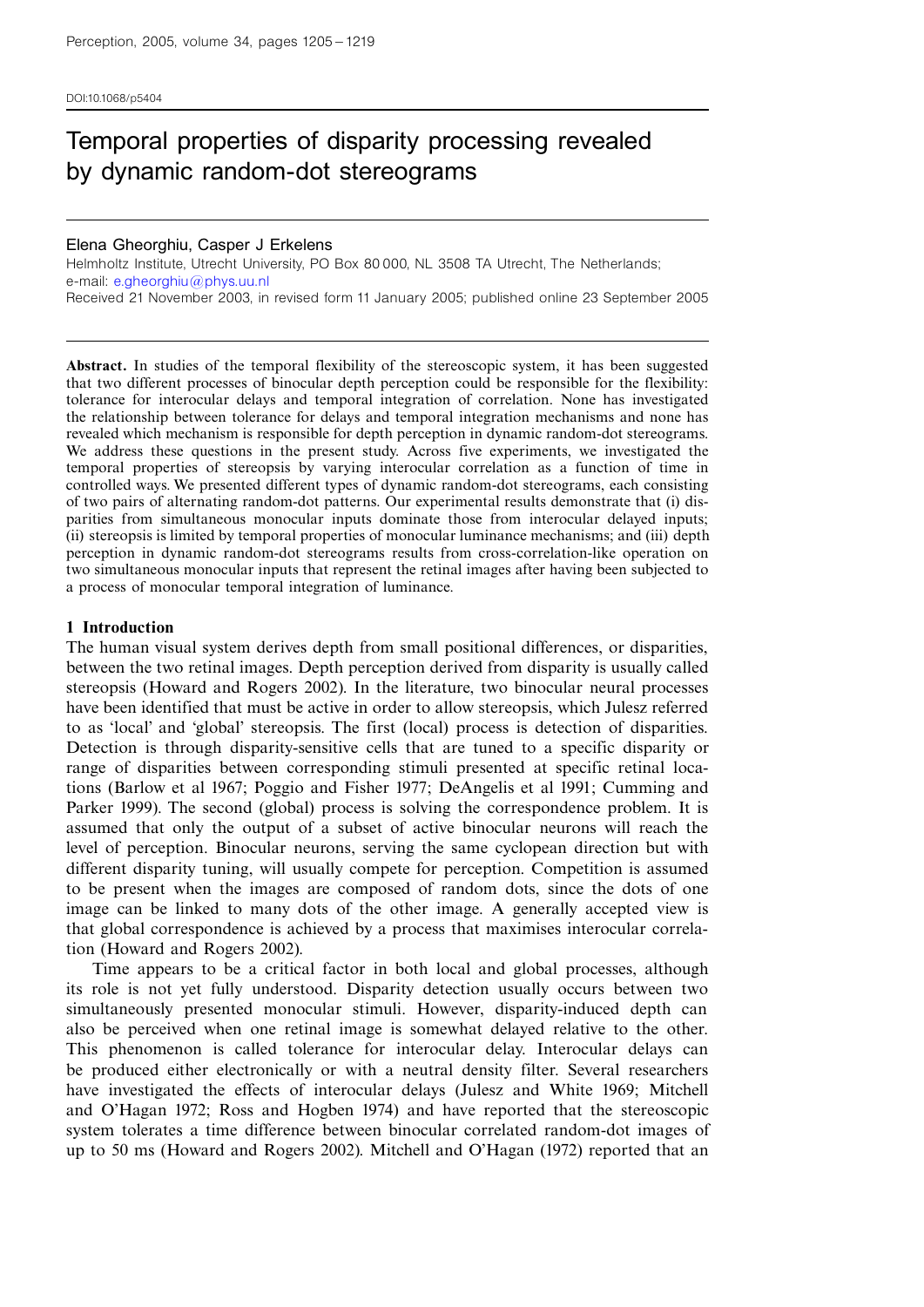interocular delay destroys disparity discrimination for line targets, but the exact value of the interocular delay depends on the magnitude of the target disparity. Using dynamic random-dot stereograms (DRDSs), Julesz and White (1969) investigated the delay hypothesis and reported that a disparity-defined square of 48 min of arc side was not perceived with one frame delay ( $\sim 80$  ms). Cogan et al (1993), using repetitively flashed random-dot stereograms (RDSs) presented with an interocular delay, reported that correlated RDSs lost depth when interocular delays were longer than 45 ms, and anticorrelated RDSs showed robust depth when flashed with interocular delays between some 60 to 90 ms. Cogan et al (1993) explained depth perception from anticorrelated RDSs by the fact that, during the delay time, the image in one eye was paired with the negative afterimage of the contrast-reversed stimulus in the partner eye. More recently, Morgan and Fahle (2000) measured depth from interocular delay using a dynamic random-dot pattern in which the individual dots were modulated sinusoidally in luminance over time. They found that interocular phase lag, not delay, determined depth detection.

The fact that so many studies have reported depth in the presence of interocular delay shows that disparity detection occurs even when one of the monocular stimuli is delayed relative to the other. However, until now the psychophysical results have been explained mainly in terms of local processes, ignoring the fact that the corresponding global solving process may also have specific temporal properties. For instance, Morgan and Fahle (2000) explained their results by assuming that disparity detectors receive their input from pairs of monocular motion-direction-sensitive neurons. In contrast, not much is known about the temporal properties of the corresponding solving process. Neurophysiological data are not yet available. Two psychophysical studies have addressed the problem (Tyler 1991; Cormack et al 1994). These studies reported temporal integration of correlation, implying that a depth figure can be seen in a sequence of partially correlated DRDSs although it cannot be perceived in each individual random-dot pair. These studies were not conclusive as to the maximum integration time of correlation. Tyler (1991) reported a time of about 180 ms, whereas Cormack et al (1994) failed to find a single time of integration.

A problem in drawing conclusions from results of the various experimenters who investigated the above-mentioned temporal mechanisms is that the psychophysical studies were carried out with different types of stimuli (RDSs, DRDSs, line stereograms), and employed different tasks (correlation detection, depth detection, depth discrimination) and limited presentation times of the stimuli. The consequence of using limited presentation times of the stimuli may have been that the values of integration time reported in these studies may not reflect the period over which the visual system integrates the interocular correlation or tolerates delays but instead reflect the minimum time that is needed to detect any perceptual change in the stimulus. Julesz and Tyler (1976) and Tyler and Julesz (1976, 1978) reported that in correlation-detection tasks the subjects judge the appearance of the stimulus (ie the salience of cohesiveness of dots) rather than any impression of the depth plane as such. Correlation-detection tasks are not ideal tasks for the identification of disparity-defined depth. In order to investigate the effects of interocular delays on disparity-induced depth perception, it is desirable and prudent to employ depth-detection or depth-discrimination tasks.

It is clear that, before binocular interaction, visual information is processed monocularly. Thus, interocular delays and temporal integration revealed at a binocular level are probably influenced by temporal properties of monocular luminance mechanisms. Temporal characteristics of luminance processing are described by the impulse-response function in the time domain and by the temporal contrast-sensitivity function in the frequency domain (Burr and Morrone 1993; Shinomori and Werner 2003). By measuring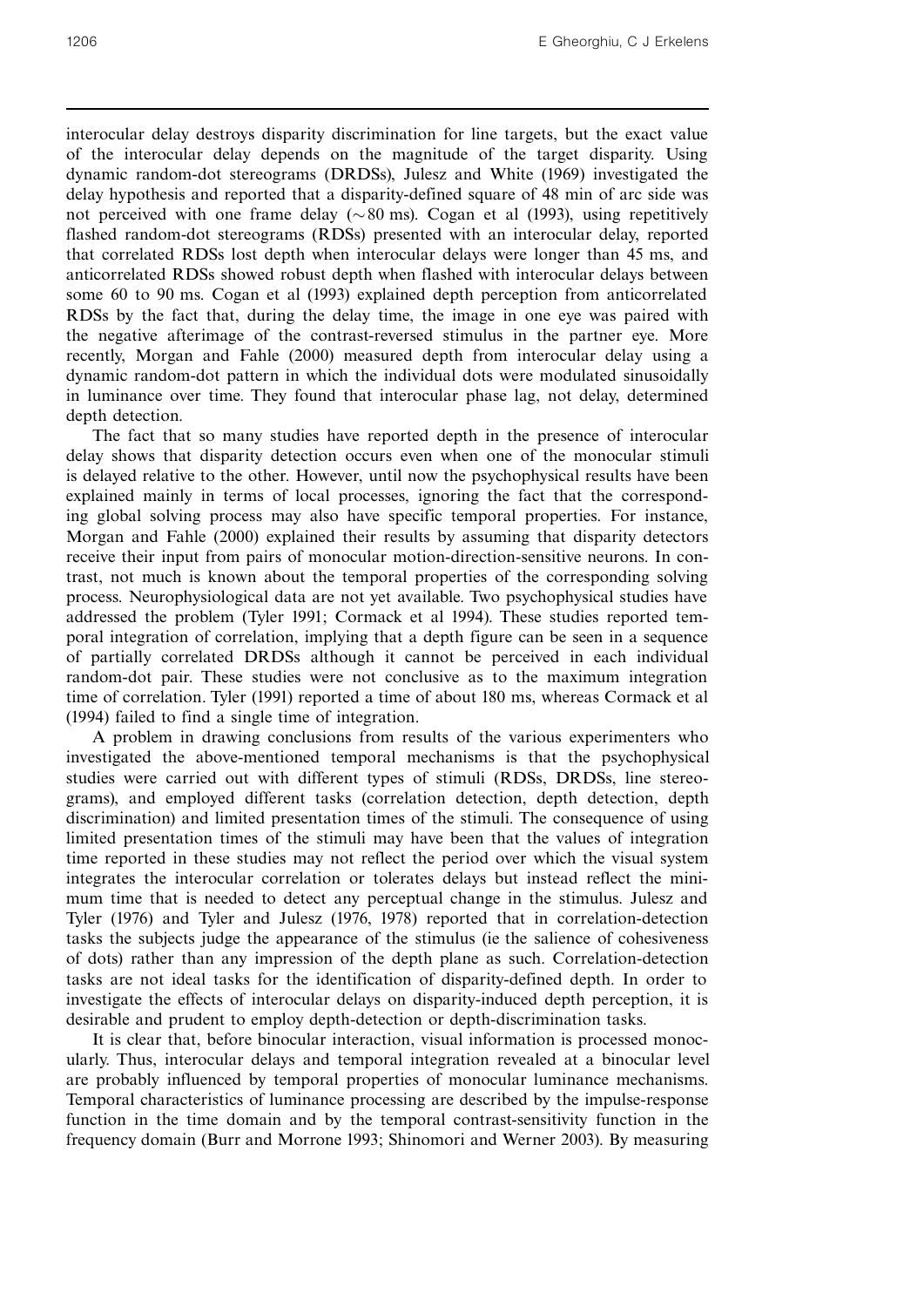perceptual effects, numerous psychophysical studies (Ikeda 1965, 1986; Swanson et al 1987; Tyler 1992; Burr and Morrone 1993) have shown that responses to very short luminance impulses are biphasic, with a negative lobe following the initial positive response lasting about 50 ms (Burr and Morrone 1993). The impulse responses reflect the temporal properties of the visual system as a whole. However, electrophysiological studies (Kremers et al 1993; Chichilnisky and Kalmar 2002) have demonstrated that impulse responses of retinal ganglion cells have similar temporal characteristics. Therefore, it is likely that binocular processing is limited by temporal properties of luminance processing.

We have studied the temporal mechanisms of binocular depth perception, considering the properties of both the correspondence-solving process as well as of monocular luminance processing. We used several well-defined types of DRDSs that enabled us to dissociate various hypotheses. The DRDSs used in our experiments contained both spatial as well as (potential) temporal disparities. We employed depth-detection and depth-discrimination tasks. The results demonstrate that disparities from simultaneous monocular inputs dominate those from interocularly delayed inputs. The results also indicate that stereopsis in DRDSs is limited by monocular luminance integration. Thus, stereopsis in DRDSs seems to result from cross-correlation-like operation on two simultaneous, monocular inputs that represent the retinal images after having been subjected to a process of temporal integration of luminance.

# 2 General methods

# 2.1 Observers

Three subjects (ages between 25 and 50 years) participated in all experiments. None of them showed any visual or oculomotor pathologies other than refraction anomalies. All had normal or corrected-to-normal visual acuity. They were checked for normal stereopsis by means of a recently developed stereoscopic depth-perception test (van Ee and Richards 2002).

# 2.2 Stimuli and procedure

The stimuli were large RDSs of 60 deg (width) $\times$ 40 deg (height). The stereograms consisted of a regular grid of randomly distributed bright and dark square dots on a grey background (see figure 1). The sizes (side lengths) of the dots and the width of the grey lines between the dots were 10 min of arc. The RDSs were generated in real-time at a frequency of 70 Hz by an HP 750 Graphics computer and back-projected onto a frontoparallel translucent screen by a D-ILA projector (JVC DLA-G11E). For this projection, we measured the dynamics of the screen luminance for fast alternations (frame duration 14 ms) between bright and dark dots. The luminance reached its maximum value within 14 ms and decayed in slightly less time than 14 ms (within about 20 ms). We observed that rapidly alternating bright and dark dots were perceived as static dots at an intermediate brightness level, except at edges between neighbouring dots of opposite brightness. Owing to the dynamics of the projection system, these edges were visible as thin lines. To avoid seeing these lines, which could carry disparity information, we isolated the dots from each other over a grey background. Stereoscopic vision was made possible by placing red and green filters in front of the observer's eyes so that each image was visible to one of the eyes only (light separation between red and green filters that were matched to the projector guns was better than 99%). The experiments were performed in an otherwise dark room. Before each trial, the computer generated two stereograms whose image pairs were fully correlated. Both stereograms depicted a square, at the same location, that stood out in depth during binocular viewing. The squares were located on either the left or the right side of the stereograms. The size of the squares was 8 deg  $\times$  8 deg and their disparity 40 min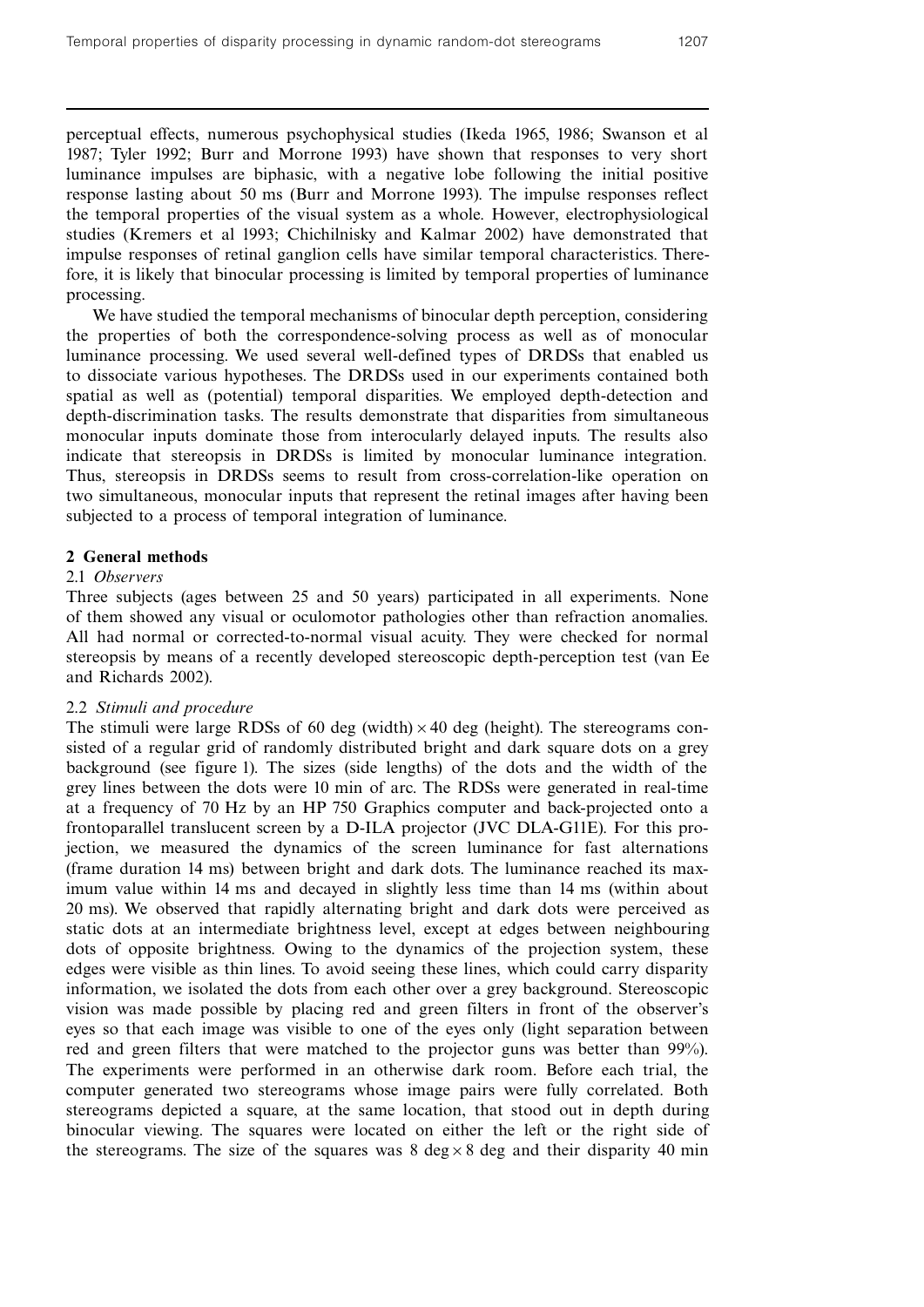

Figure 1. Stimuli used in the four experiments. The stereograms consisted of a grid of grey lines filled with randomly distributed bright and dark dots. The stimuli were DRDSs consisting of the continuous alternation of two image pairs. The images were combined in three different ways in four separate experiments. (a) Experiment 1: stimulus (A, B), (B, A). The patterns A and B were uncorrelated. (b) Experiment 2: stimulus  $(-A, A)$ ,  $(A, -A)$ . The patterns A and  $-A$  were anticorrelated. (c) Experiment 3: stimulus  $(A, A)$ ,  $(-A, -A)$ . (d) Experiment 4: stimulus  $(A, A)$ ,  $(-A, -A)$  in the texture-detection task. The images consisted of alternating rows of bright and dark dots on a grey background. In individual trials, the rows of bright and dark dots were oriented either horizontally or vertically. The stimulus consisted of the repeated presentation of two correlated pairs both containing the vertical or horizontal rows of bright and dark dots.

of arc (crossed disparity). The image seen by each individual eye did not provide any information about the position of the square. In each of the three experiments, the DRDSs consisted of the continuous alternation of two image pairs. We varied the presentation times of the two image pairs. The presentation times were adjustable in steps of 14 ms, between 14 ms and 168 ms (twelve values). Decreasing the step interval (14 ms)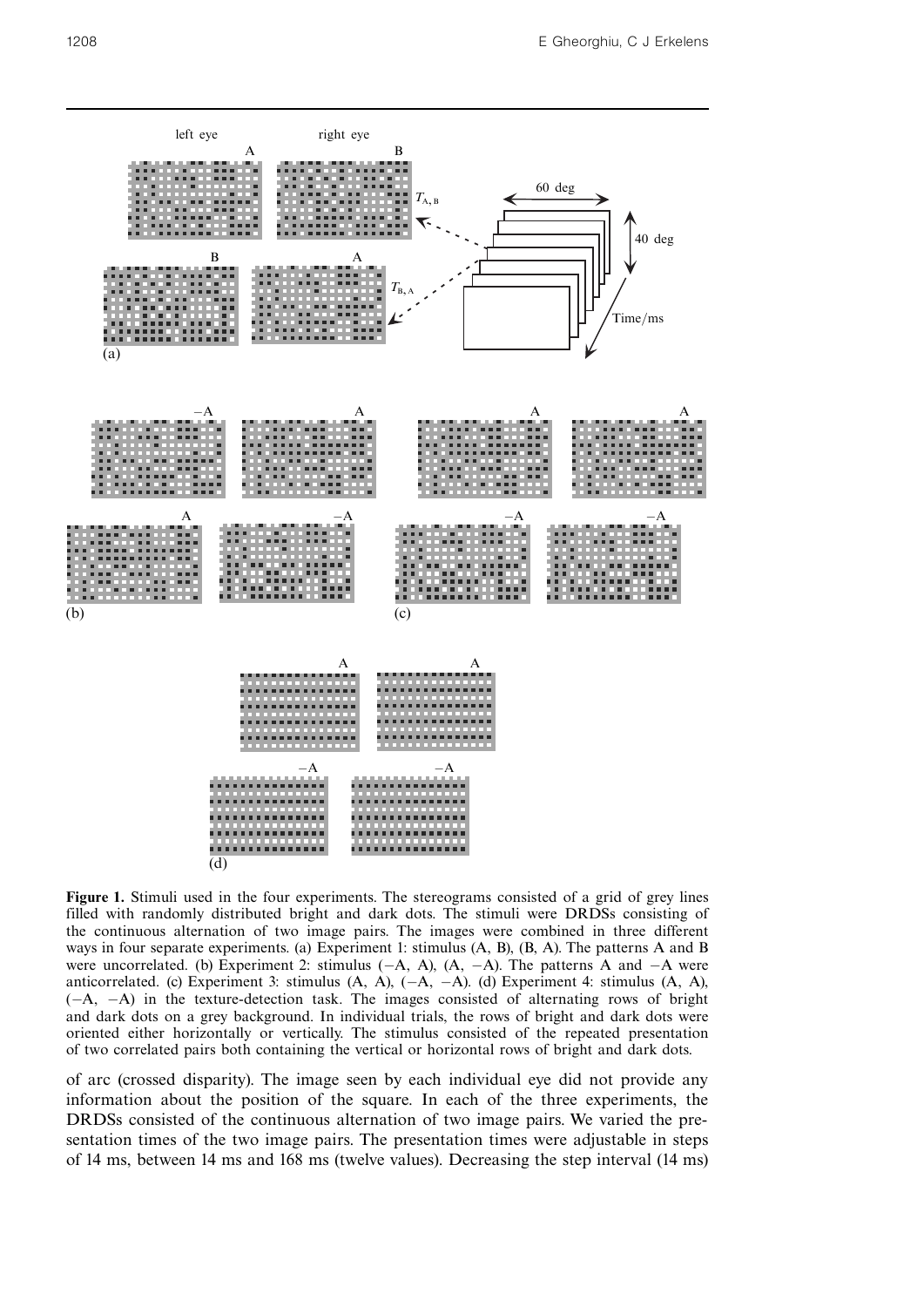for the presentation times was not possible because the interval was limited by the frame rate of the projector. The computer generated new patterns before each trial. It is important to mention that for each image pair the correlation level was the same everywhere across the image, irrespective of whether an area contained the depth figure or not.

In experiments 1, 2, 3, and 6, we used a depth-detection task and a forced-choice paradigm in which the subjects indicated (by pressing a key) whether the disparitydefined square was presented on the left or the right of the DRDS. The task was easy for all subjects. The subjects were free to make eye movements. Each combination of presentation times was repeated twenty times in ten separate sessions (288 trials in each session). The combinations were presented in a random order within each individual session. We used a level of 75% of correct answers as the criterion for reliable depth detection.

A control experiment (experiment 5) was carried out in order to test whether a depth-discrimination task would produce different results than a depth-detection task for our stimuli. Thus, in experiment 5, we used the same stimuli as those employed in experiments 1, 2, and 3 but in a different task. To demonstrate that the subjects' judgments were based on stereoscopic information, we asked the subjects to judge whether the test square appeared in front (crossed disparity) or behind (uncrossed disparity) the background. The disparity of the square was  $\pm 40$  min of arc.

In all experiments, the DRDSs were presented on the screen until the subject gave his/her answer, by pressing a key.

# 3 Experiment 1

The goal of this experiment was twofold: (i) to reproduce the experiment of Julesz and White (1969) with a slightly different stimulus; (ii) to extend their results to irregular presentation times of the images. In our experiment, we used continuous alternation of only two images instead of a sequence of different images as in the experiment of Julesz and White (1969). We preferred these stimuli because they allowed us to measure luminance effects over time in a controlled way.

#### 3.1 Method

The computer generated two stereograms whose left and right image pairs (L, R), which we denote by  $(A, A)$  and  $(B, B)$ , were highly correlated. The patterns A and B were uncorrelated. The dynamic stimulus consisted of the continuous alternation of two image pairs: image pair (A, B) and image pair (B, A), respectively (figure 1a). The two alternated images were uncorrelated in two ways: spatially as well as temporally, ie the left and right images were uncorrelated at all times and also the image to each eye consisted of the alternation of two uncorrelated images. The stimulus (A, B), (B, A) constituted a DRDS in which correlation was zero within each of the periods  $T_{AB}$ and  $T_{\text{B,A}}$  and, thus, throughout the presentation time. In this stimulus, the sequence of patterns was identical in the left and the right eye, ie A, B, A, B, ..., but the patterns were out of phase. However, if the visual system would tolerate the delay of the image to one eye by one time period,  $T$ , then this stimulus would become binocularly indistinguishable from the stimulus  $(A, A)$ ,  $(B, B)$ , resulting in high correlation at all times.

One may think that  $red$  -green anaglyphs are not the best choice for studying temporal factors because of differences in processing time for red and green colours. However, we averaged the depth-detection results of combinations ( $T_{A,B}$ ,  $T_{B,A}$ ) with those of  $(T_{\rm B,A}, T_{\rm A,B})$  and, therefore, the possible differences due to processing time for red and green were cancelled out. This holds for all results in response to different image combinations presented in this paper.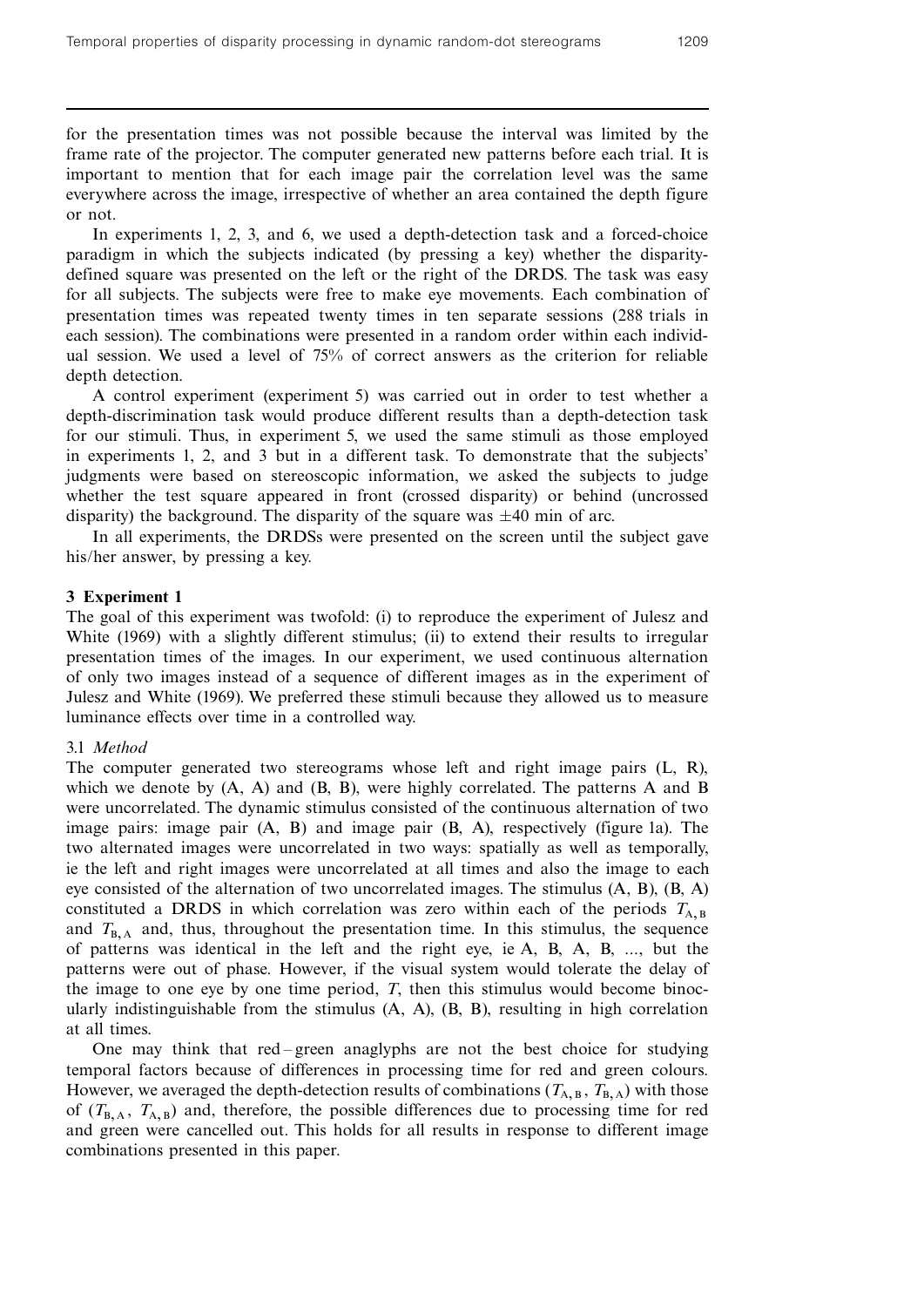#### 3.2 Results

Depth-detection scores (percentage of correct answers) are presented as a function of the time periods  $T_{A,B}$  and  $T_{B,A}$  for three subjects (figure 2). The graphs have a triangular shape because we averaged the results of combinations  $(T_{A,B}, T_{B,A})$  with those of  $(T_{\rm B.A}, T_{\rm A.B})$ . The only difference between the stimuli associated with these combinations was the image pair, either (A, B) or (B, A), that appeared at the onset of stimulus presentation. Since depth judgments were made after seconds of viewing (typically, 3 to 7 s) we considered both stimuli as equivalent. Statistical analysis did not show any difference between their results. The bright areas in figure 2 indicate combinations of  $T_{A,B}$  and  $T_{B,A}$  for which the subjects detected depth. No depth was detected in the darker areas. The results indicate that the subjects were able to perceive depth for most combinations of  $T_{A,B}$  and  $T_{B,A}$  ranging between 14 ms and about 70 ms. For periods of  $T_{A,B} = T_{B,A}$  longer than about 70 ms, none of the subjects was able to detect depth. Qualitatively, the results were similar in the three subjects.



Figure 2. Performances in the depth-detection task for the stimulus (A, B), (B, A). Depth-detection scores (percentage of correct answers) are presented as a function of the presentation time of the two images  $T_{A,B}$  and  $T_{B,A}$ , for presentation times between 14 ms and 168 ms. The white areas indicate combinations of  $T_{A,B}$  and  $T_{B,A}$  that correspond to depth detection. No depth was detected in the darker areas.

The subjects reported that they perceived the DRDSs as static when  $T_{A,B} + T_{B,A}$  $5 < 42$  ms, flickering when 42 ms  $5 T_{A,B} + T_{B,A} < 168$  ms, and alternating when  $T_{A,B} + T_{B,A}$  $T_{B, A} > 168$  ms. When the DRDS was perceived as static, the subjects reported that the texture (dots) of the DRDS contained three brightness levels, whereas each individual pattern (ie image A or B) consisted of only two luminance levels (bright and dark dots). The perceived texture contained bright dots, dark dots, and dots of intermediate brightness (grey).

#### 3.3 Discussion

The present results indicated that delays of about 70 ms between the correlated images are the upper limit for depth detection. Julesz and White (1969) reported that delays of 80 ms were not tolerated. Our results show that by using stimuli that consisted of the continuous alternation of only 2 frames, the tolerated delays have similar values to those reported by authors who used stimuli in which each image pair was different on every frame (Julesz and White 1969; Ross and Hogben 1974).

We can think of three non-exclusive explanations for the fact that depth was perceived in our DRDSs. The first explanation is that the stereoscopic system tolerates time differences between binocularly correlated random-dot images of up to 70 ms.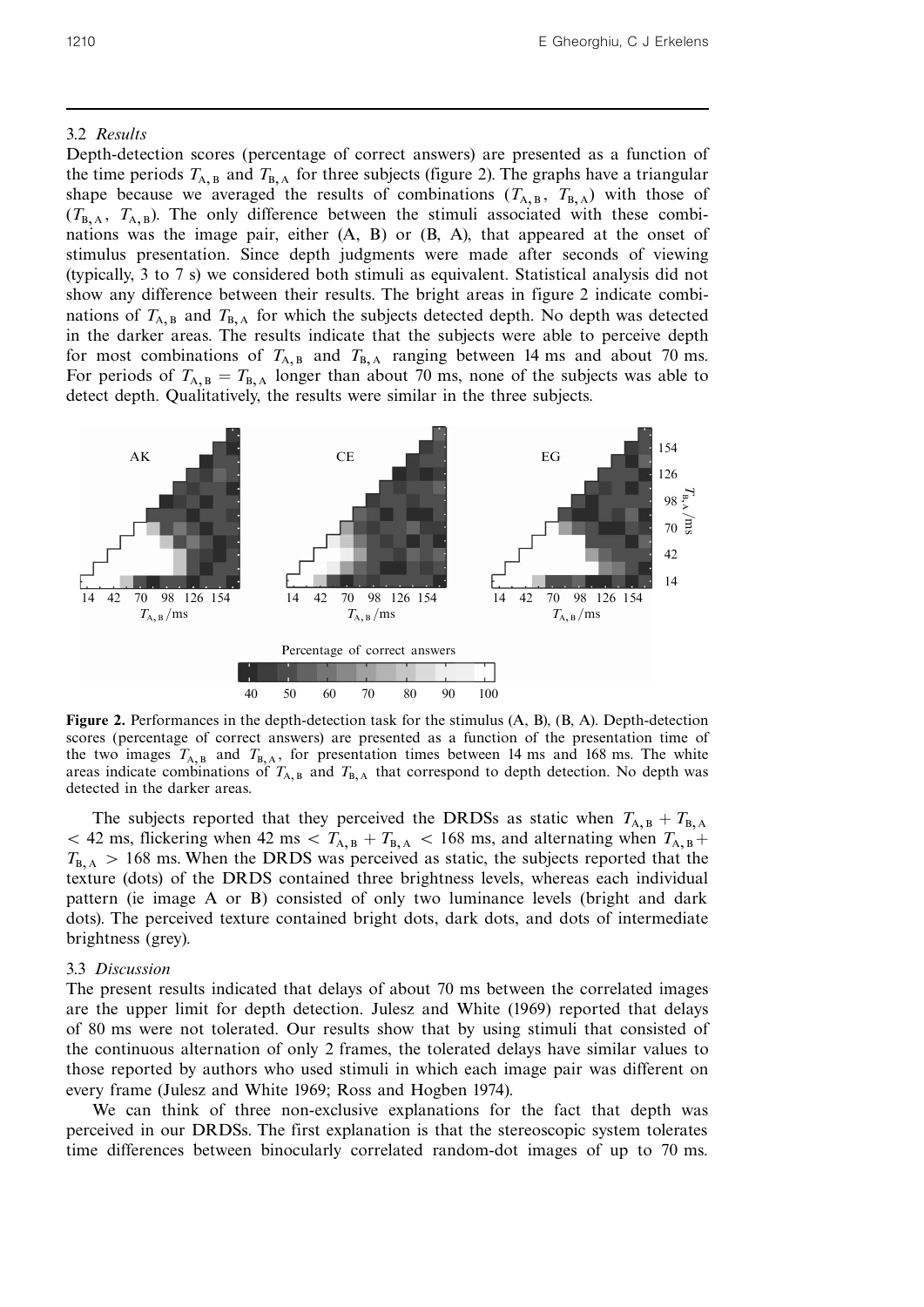The second possibility is that the temporal window of the correspondence-solving process is about 140 ms. The third explanation is that seeing depth in fast DRDSs presented with interocular delay is a consequence of the temporal properties of monocular luminance mechanisms. Our stimulus  $(A, B)$ ,  $(B, A)$  does not allow us to dissociate between these explanations. The objective of experiment 2 was to use a stimulus that would enable us to reject at least one of the three explanations.

If one uses DRDSs in which the images are different on every frame, then one can study interocular delay but not monocular luminance mechanisms. By using our type of DRDS, we could investigate all three mechanisms. A repeated alternation of only two frames allowed us to measure luminance effects over time in a controlled way.

# 4 Experiment 2

In this experiment, we used a DRDS in which the two alternated images were anticorrelated in two ways: spatially as well as temporally—ie the left and right images were anticorrelated at all times and also the image to each eye consisted of the alternation of two anticorrelated images. In other words, the stimulus consisted of the combination  $(-A, A)$ ,  $(A, -A)$ . If the visual system is able to delay the image to one eye by a certain time period, T, then this stimulus will be equivalent to the fully correlated stimulus (A, A),  $(-A, -A)$ . As a result, we expected to find similar results as in experiment 1 if temporal tolerance was caused by the interocular delay mechanisms. We also expected similar results if the correspondence-solving process would have a time window of two frames. On the other hand, we anticipated different results if monocular luminance integration was the predominant determinant.

## 4.1 Method

The DRDS consisted of the continuous alternation of two image pairs: image pair  $(-A, A)$  and image pair  $(A, -A)$  respectively (figure 1b). The stimulus  $(-A, A)$ ,  $(A, -A)$ constituted a DRDS in which correlation was  $-1$  at all times. In monocular viewing, successive frames were anticorrelated. The sequence of patterns in the left and right eye was identical over time, ie A,  $-A$ ,  $A$ ,  $-A$ , ..., but the sequences were out of phase. However, if the visual system could delay the image to one eye by one time period  $T<sub>A,A</sub>$  or  $T<sub>A,-A</sub>$ , the stimulus would become indistinguishable from the stimulus (A, A),  $(-A, -A)$ , resulting in a highly correlated stimulus at all times.

The stimuli  $(-A, A)$ ,  $(A, -A)$ , and  $(A, B)$ ,  $(B, A)$  (experiment 1) were similar to each other in the following respects: (i) the alternation of patterns in the two eyes was out of phase; (ii) in each eye, the two alternated patterns were rivalrous, ie  $-A$ ,  $A$ ,  $-A$ ,  $A$ , ... and A, B, A, B, ..., respectively; (iii) at each instant in time, the images were rivalrous, ie  $(-A, A)$  and  $(A, B)$ , respectively; (iv) if the stereoscopic system could delay the image to one eye by a certain time period, both stimuli would result in highly correlated stimuli.

#### 4.2 Results

Depth-detection scores (percentage correct answers) are presented as a function of the time periods  $T_{A, A}$  and  $T_{A, -A}$  for three subjects (figure 3a). All subjects performed at chance level (50%). None of the subjects was able to perceive depth in this stimulus at any combination of  $T_{-A, A}$  and  $T_{A, -A}$  between 14 ms and 168 ms.

#### 4.3 Discussion

The very different results in response to stimuli  $(-A, A)$ ,  $(A, -A)$  and  $(A, B)$ ,  $(B, A)$ (see experiment 1) indicate that the human stereoscopic system cannot detect disparity or cannot solve the correspondence problem between interocular delayed stimuli. In other words, we conclude that, in DRDSs, interocular correlation is computed between simultaneously presented patterns.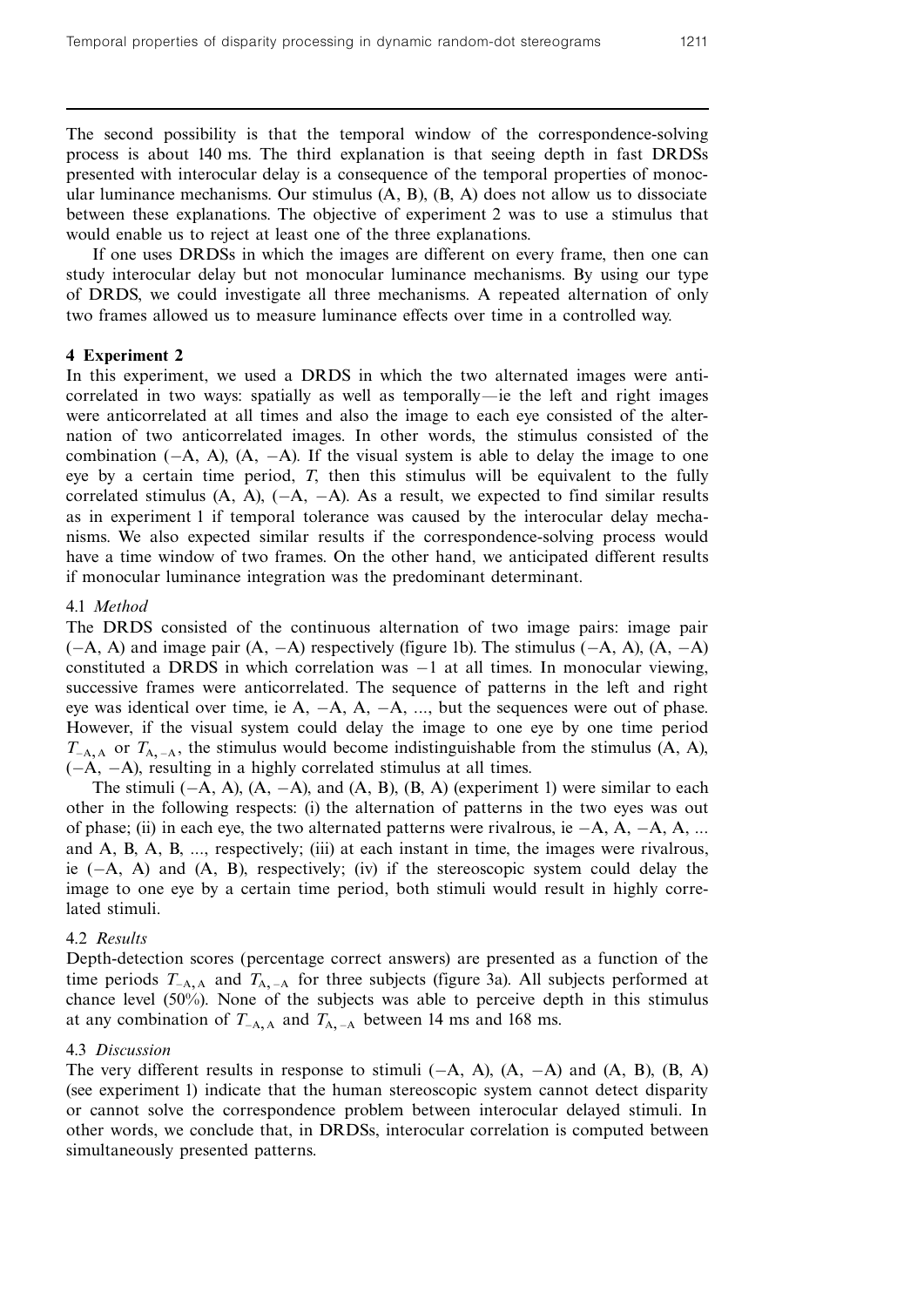

Figure 3. Performances in the depth-detection task for: (a) stimulus  $(-A, A)$ ,  $(A, -A)$ ; (b) stimulus  $(A, A)$ ,  $(-A, -A)$ . Percentages of correct answers are presented as a function of the presentation time of the two images, for presentation times between 14 ms and 168 ms. The white areas indicate the combinations of  $T_{A, A}$  and  $T_{A, -A}$  corresponding to depth detection. No depth was detected in the darker areas. (c) Performances in the texture-detection task for stimulus  $(A, A), (-A, -A)$ . Texture-detection scores are presented as a function of the presentation times of the two images  $T_{A, A}$  and  $T_{A, -A}$ , for presentation times between 14 ms and 168 ms. The white areas indicate the  $T_{A,A}$  and  $T_{-A,-A}$  combinations corresponding to texture detection. Darker areas indicate no texture detection.

The results obtained in response to the dynamic stimulus  $(-A, A)$ ,  $(A, -A)$  are the same as those obtained in response to any static anticorrelated stereogram. It is known that uncorrelated or anticorrelated images produce no sensation of depth (Julesz 1971; Cumming et al 1998). However, many neurons manifest disparity selectivity when stimulated with anticorrelated RDSs (Cumming and Parker 1997). Also, anticorrelated images induce transient vergence eye movements in the opposite direction than correlated images (Masson et al 1997).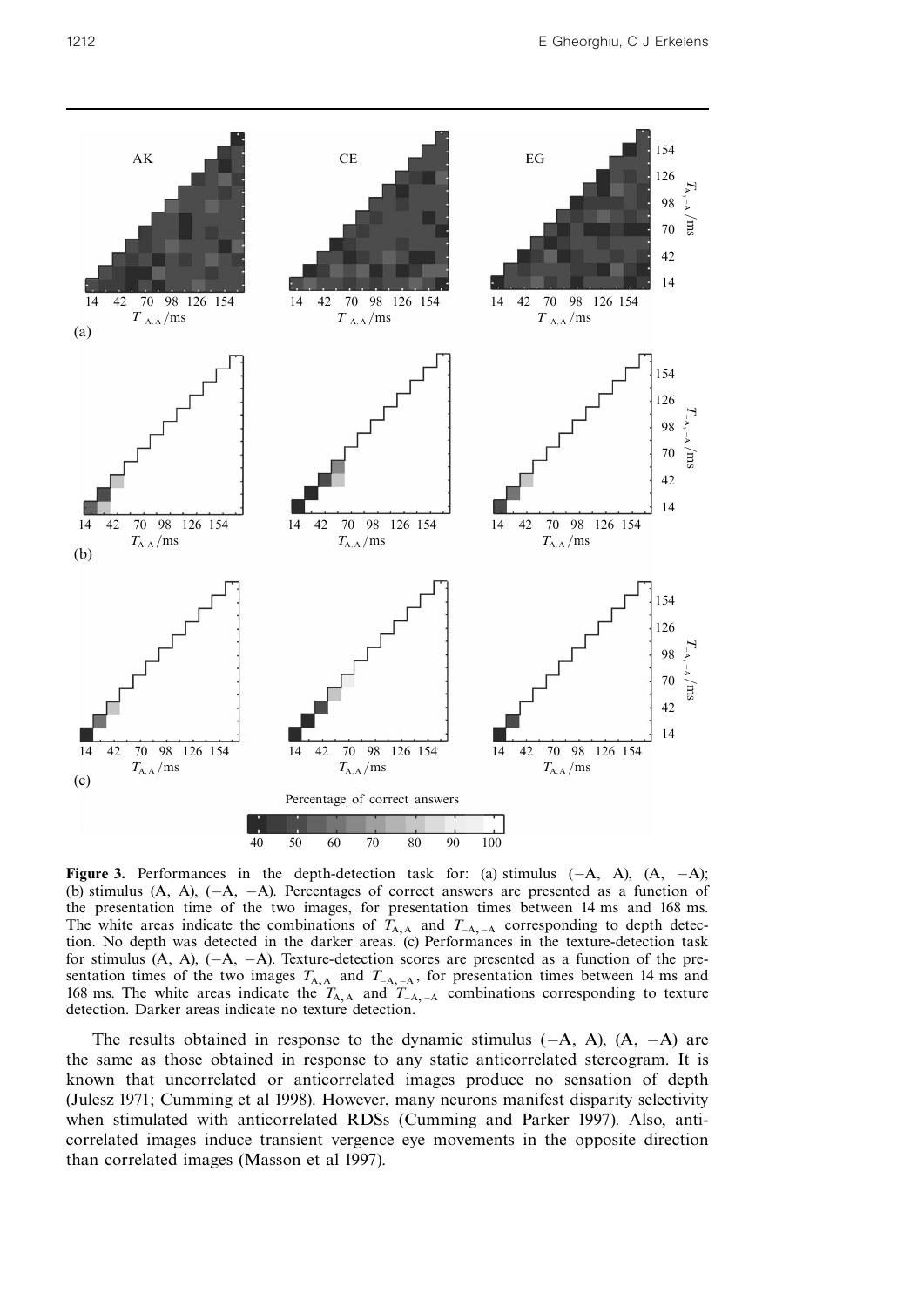One could argue that the impossibility to see any depth in stimulus  $(-A, A)$ , (A,  $-A$ ) for any combination of presentation time  $T_{A, A}$  and  $T_{A, -A}$ , was not caused by the absence of delay mechanisms but by the fact that, in monocular viewing, the continuous alternations of anticorrelated images might have a detrimental effect on stereopsis. This alternative explanation was tested in experiment 3.

# 5 Experiment 3

The objective of this experiment was to test whether or not stereopsis was negatively influenced by fast monocular alternations of opposite luminance polarity, between the anticorrelated patterns  $A$  and  $-A$ .

#### 5.1 Method

We used DRDSs that were similar to those of experiment 2, from a monocular point of view. The difference was that the left and right image pairs were highly correlated at each moment in time instead of being anticorrelated. The stimulus  $(A, A)$ ,  $(-A, -A)$  consisted of the repeated alternation of image pair  $(A, A)$  and image pair  $(-A, -A)$  (figure 1c). The sequence of patterns was identical in the left and right eye and in phase. If monocular repeated presentations of anticorrelated images prevent stereopsis, then we expect similar results to those of experiment 2.

# 5.2 Results

Depth-detection scores (percentage of correct answers) are presented as a function of the time periods  $T_{A,A}$  and  $T_{-A,-A}$  for three subjects (figure 3b). The white areas indicate combinations of  $T_{A, A}$  and  $T_{A, -A}$  for which the subjects detected depth. No depth was detected in the darker areas. These results indicate that the subjects were able to perceive depth at the level of 100% for all combinations of  $T_{A,A}$  and  $T_{-A, -A}$  between 14 ms and 168 ms, except for a few combinations of short and approximately equal alternation times. Subjects AK and EG were unable to detect depth for the alternation periods of  $T_{A, A} = T_{A, -A} = 14$  ms, 28 ms, and 42 ms. Subject CE could not detect depth for alternation periods of 56 ms in addition.

It is also important to note that perceived depth was sustained although, in monocular viewing, luminance polarity fluctuated fast as a function of time. For  $T_{A,A} = T_{A,-A} = 14$  ms and 28 ms, the subjects reported that they perceived a fully grey (intermediate brightness) image without any dots or other textural contours.

#### 5.3 Discussion

To our knowledge, our experiment is the first that has studied the effects of opposite luminance polarity on depth detection in DRDSs. The results showed that depth is clearly perceived for presentation times of each image longer than about 40 ms, despite the fact that, in monocular viewing, luminance polarity alternated as a function of time (ie successive monocular images were anticorrelated).

Additional evidence against tolerance to interocular delays in human stereoscopic vision is provided by stimuli  $(-A, A)$ ,  $(A, -A)$  and  $(A, A)$ ,  $(-A, -A)$ . Stimulus  $(-A, A), (A, -A)$  would be indistinguishable from  $(A, A), (-A, -A)$  in binocular viewing if the visual system would tolerate delays between the images to the left and the right eyes. If this were true, the results for stimulus  $(-A, A)$ ,  $(A, -A)$  should resemble those of stimulus  $(A, A), (-A, -A)$ . The fact that in stimulus  $(A, A)$ ,  $(-A, -A)$  the subjects were able to see the depth figure for very short but irregular alternations (for instance,  $T_{A,A} = 14$  ms and  $T_{A,A} = 28$  ms or 42 ms, ie white areas on the lateral sides of the darker areas in figure 3b), but none of the subjects perceived depth in stimulus  $(-A, A)$ ,  $(A, -A)$  for the same alternation times (figure 3a), is an indication that even 14 ms of interocular delay between correlated images is not tolerated by the stereoscopic system.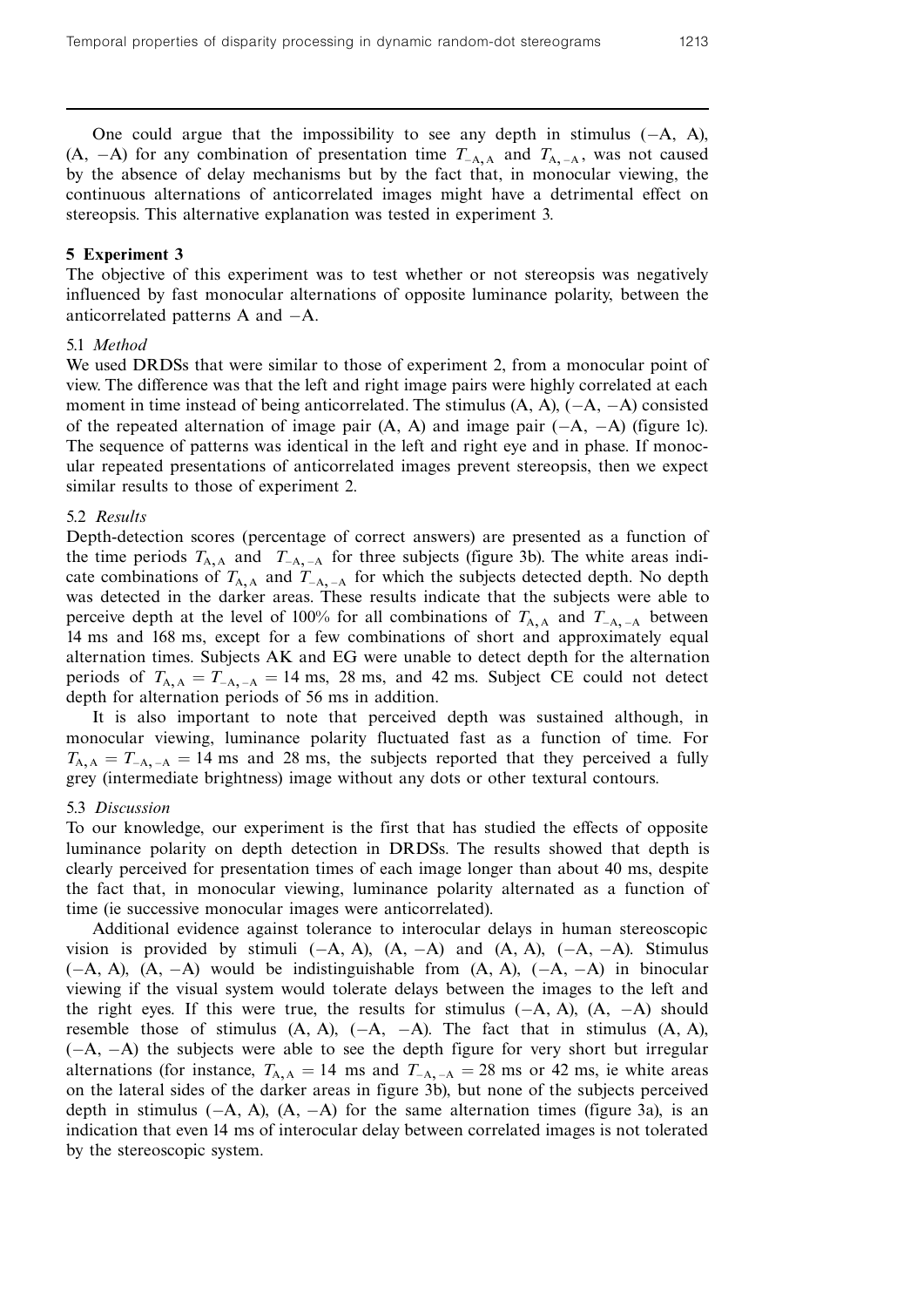One can conclude that monocular alternations in luminance polarity did not cause the rivalry of stimulus  $(-A, A)$ ,  $(A, -A)$  (experiment 2) for alternation periods longer than about 40 ms. However, the impossibility of seeing disparity-defined shape for very short alternation periods of 14 ms, 28 ms, and 42 ms in both stimuli  $(-A, A)$ ,  $(A, -A)$  and  $(A, A)$ ,  $(-A, -A)$  may be due to the temporal properties of monocular luminance mechanisms. Temporal properties of luminance mechanisms are the likely cause of the depth-detection limits if texture and depth-detection limits coincide in individual subjects.

# 6 Experiment 4

In this experiment, we measured the temporal limits of texture (contrast) formation in our DRDSs.

# 6.1 Method

We used the stimulus configuration  $(A, A)$ ,  $(-A, -A)$  of experiment 2, but this time in a texture-detection task. The texture-detection task required a stimulus in which the textural pattern could easily be recognised by the subjects. Thus, the random-dot patterns used in the previous experiments were not suited to this purpose. We used images that consisted of alternating rows of bright and dark dots on a grey background (figure 1d). Both the dot size (side length) and the width of the grey background in between the rows were 10 min of arc. In individual trials, the rows of bright and dark dots were oriented either horizontally or vertically. Before each trial, the computer generated two image pairs  $(A, A)$  and  $(-A, -A)$ , both containing the vertical or horizontal rows of bright and dark dots. A forced-choice paradigm was used in which the subject's task was to indicate (by pressing a key) whether the rows of bright and dark dots were vertical or horizontal. The task was easy for all subjects. We recorded for which alternations the subjects were able to detect the horizontal or vertical texture of DRDSs. Each combination was presented ten times in ten separate sessions. The combinations were presented in a random order in individual sessions.

# 6.2 Results

Texture-detection scores (percentage of correct answers) are presented as a function of the time periods  $T_{A, A}$  and  $T_{A, -A}$  for three subjects (figure 3c). The white areas indicate combinations of  $T_{A,A}$  and  $T_{-A,-A}$  for which the subjects detected texture at the level of 100%. No texture was detected in the darker areas.

These results show that the subjects were able to detect horizontal and vertical dotted lines at the level of 100% for all combinations of presentation times of the two images  $T_{A,A}$  and  $T_{A,A}$  between 14 ms and 168 ms, except for a few combinations of very short and equal alternation times of 14 and 28 ms. The subjects AK and CE did not detect the lines for alternation periods of 42 ms, in addition. Also, for  $T_{A, A} = T_{-A, -A} = 56$  ms, the texture-detection score of subject CE was not at the 100% level.

# 6.3 Discussion

The significant finding of this experiment is the fact that the areas of no texture detection (darker areas in figure 3c) are very similar to the areas of no depth detection (darker areas in figure 3b) within each subject. This similarity indicates that stereopsis in DRDSs was not possible in the absence of perceived texture or contours, in both the left and right eyes, for short and equal presentation times of the two images  $(A, A)$  and  $(-A, -A)$ . The fact that the depth figure, the square, was visible for very short but unequal alternation times (white areas on the lateral side of the darker areas in figure 3b) is a clear indication that stereopsis in DRDSs requires perceived texture. In short, the present results indicated that the temporal processing of disparity was limited by temporal properties of luminance mechanisms.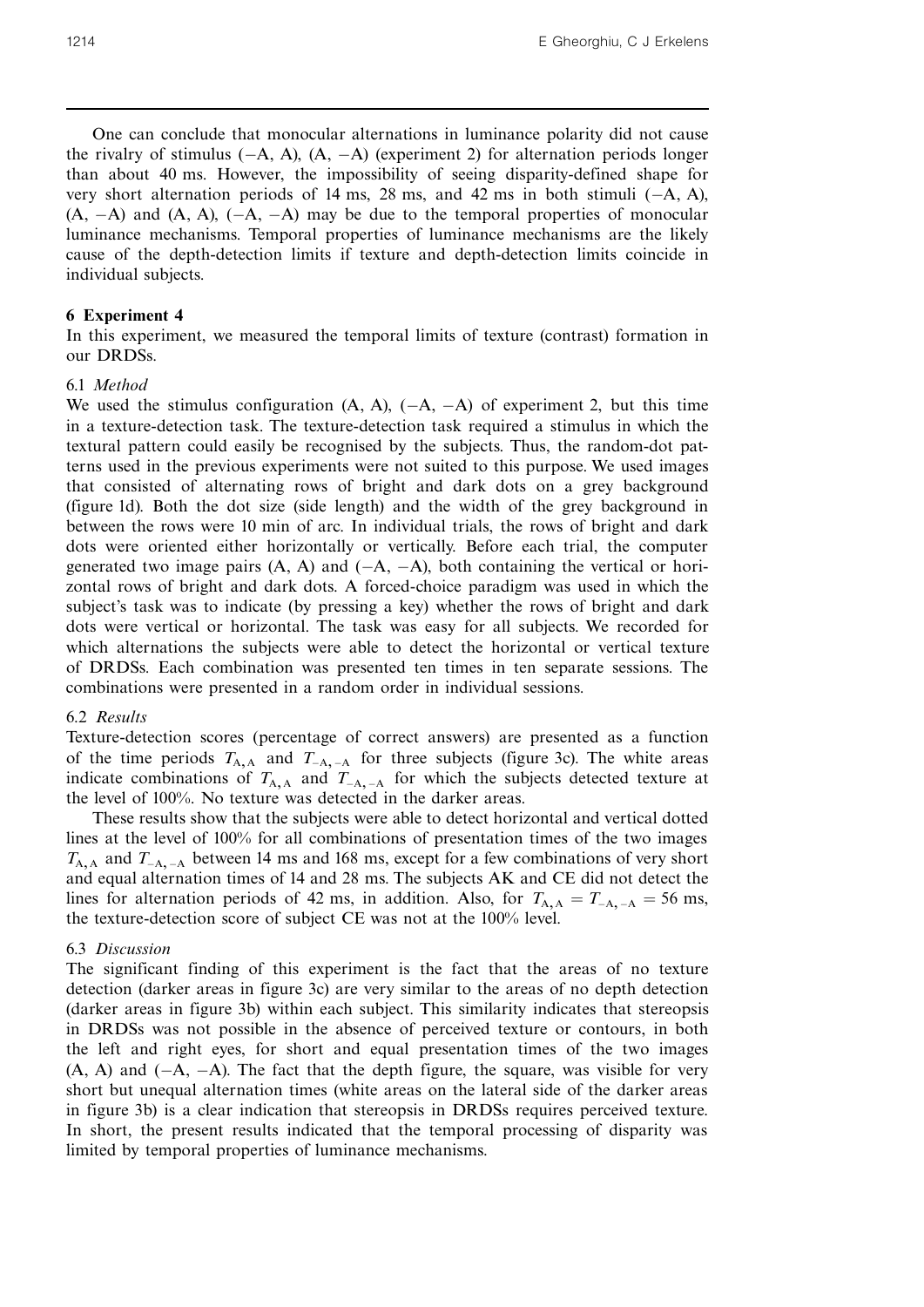#### 7 Experiment 5

The goal of this experiment was to test whether our stimuli would produce similar results in a depth-discrimination task.

### 7.1 Method

We used the same stimulus configurations as those employed in experiments 1, 2, and 3, namely (i) stimuli  $(A, B)$ ,  $(B, A)$ ; (ii) stimuli  $(-A, A)$ ,  $(A, -A)$ ; and (iii) stimuli  $(A, A), (-A, -A),$  but in a depth-discrimination task. Only subject EG participated in this experiment. The task of the subject was to judge whether the test square appeared in front of (crossed disparity) or behind (uncrossed disparity) the background. The disparity of the square was  $\pm 40$  min of arc. Each combination of presentation times of the two images was repeated twenty times in ten separate sessions (288 trials in each session). The combinations were presented in a random order within each individual session.

#### 7.2 Results and discussion

Depth-discrimination results (percentage of correct answers) are presented as a function of the time periods, T, of the two images, for the three stimuli (figure 4). In stimulus (A, B), (B, A), the subject performed at the level of 100% for periods of  $T_{A,B} = T_{B,A}$ shorter than 70 ms (figure 4a). For  $T_{A,B} = T_{B,A}$  longer than about 84 ms, the subject performed at chance level. In stimulus  $(-A, A)$ ,  $(A, -A)$ , the subject was not able to discriminate between the two disparity-defined shapes and performed at chance level because no disparity-defined shape was perceived regardless of the disparity sign (figure 4b). In stimulus  $(A, A), (-A, -A)$ , the subject performed at 100% level for all combinations of  $T_{A, A}$  and  $T_{A, -A}$  between 14 ms and 168 ms, except for  $T_{A, A} = T_{A, -A} = 14$ and 28 ms, when her performance was at chance. For  $T_{A, A} = T_{-A, -A} = 42$  ms the performance was at the 85% level.

The results show similar trends as those in figures 2, 3a, and 3b, respectively. Both depth-detection and depth-discrimination tasks produced similar results. Therefore, we are confident that the subjects' judgments were based on perceived depth.



Figure 4. Performances in the depth-discrimination task for: (a) stimulus (A, B), (B, A); (b) stimulus  $(-A, A), (A, -A);$  (c) stimulus  $(A, A), (-A, -A)$ . Percentages of correct answers (see scale in figure 3) are presented as a function of the presentation time of the two images, for presentation times between 14 ms and 168 ms.

#### 8 Experiment 6

The results of experiment 2 and the conclusion that interocular correlation is computed between simultaneously presented images seems to be in conflict with the results of experiment 1 and the tolerance for interocular delay conclusion drawn by Julesz and White (1969). We tested whether the conflict is resolved by considering tolerance for noise in the correspondence-solving process. It is well known that depth is perceived in DRDSs in which interocular correlation is not necessarily unity but is above a certain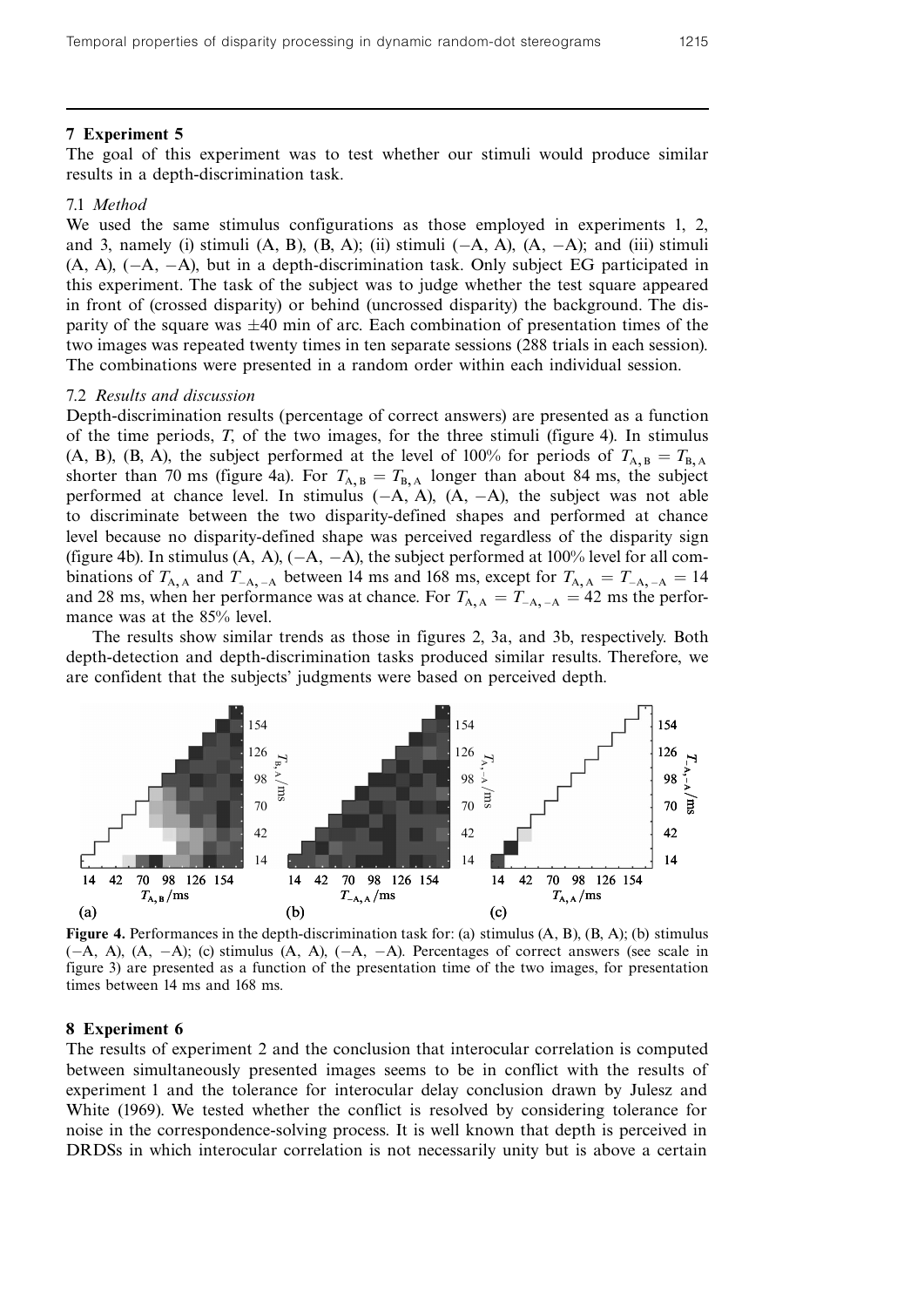threshold. Cormack et al (1994) measured thresholds for detecting depth using images that had a correlation between 0.1 and 0.5. Thus, the fact that depth was perceived in stimulus (A, B), (B, A) for  $T_{A,B} = T_{B,A}$  between 42 ms and 70 ms and also for irregular  $T_{A,B}$  and  $T_{B,A}$  might be explained by the tolerance for noise at the binocular level. To test the tolerance-for-noise hypothesis was the goal of this experiment. To do this, we manipulated the correlation threshold in stimulus  $(A, B)$ ,  $(B, A)$ . We predicted that decreasing the interocular correlation level between the images A and B would result in the reduction of combinations of  $T_{A,B}$  and  $T_{B,A}$  for which depth was perceived (ie a decrease of the white area in figure 2).

#### 8.1 Method

We used DRDSs similar to those of experiment 1, ie the stimulus (A, B), (B, A). The difference was that the interocular correlation level between the patterns A and B was different. In two separate sessions, we used two different levels of interocular correlation, namely  $-0.4$  (ie 70% of the dots in images A and B have opposite luminance polarity), and  $-0.8$  (ie 90% of the dots in images A and B have opposite luminance polarity). Thus, the stimulus (A, B), (B, A) constituted a DRDS in which correlation was lower than zero ( $-0.4$  and  $-0.8$ , respectively) within each of the periods  $T_{A,B}$ and  $T_{\text{B.A}}$  and, thus, throughout the presentation time. In monocular viewing, the continuous alternation of patterns A and B determined the reciprocal masking of 70% and 90% of dots, respectively, in the two images. Only subject EG participated in this experiment. The task and procedure were the same as in experiment 1.



Figure 5. Performances in the depth-detection task for the stimulus (A, B), (B, A) when the interocular correlation between the patterns (A) and (B) was (a) zero (ie uncorrelated patterns); (b)  $-0.4$ ; (c)  $-0.8$ ; (d)  $-1$  (ie anticorrelated). Depth-detection scores (percentage of correct answers) are presented as a function of the presentation time of the two images  $T_{A,B}$  and  $T_{B,A}$ , for presentation times between 14 ms and 168 ms. The white areas indicate combinations of  $T_{A,B}$  and  $T_{B,A}$  that correspond to depth detection. No depth was detected in the darker areas.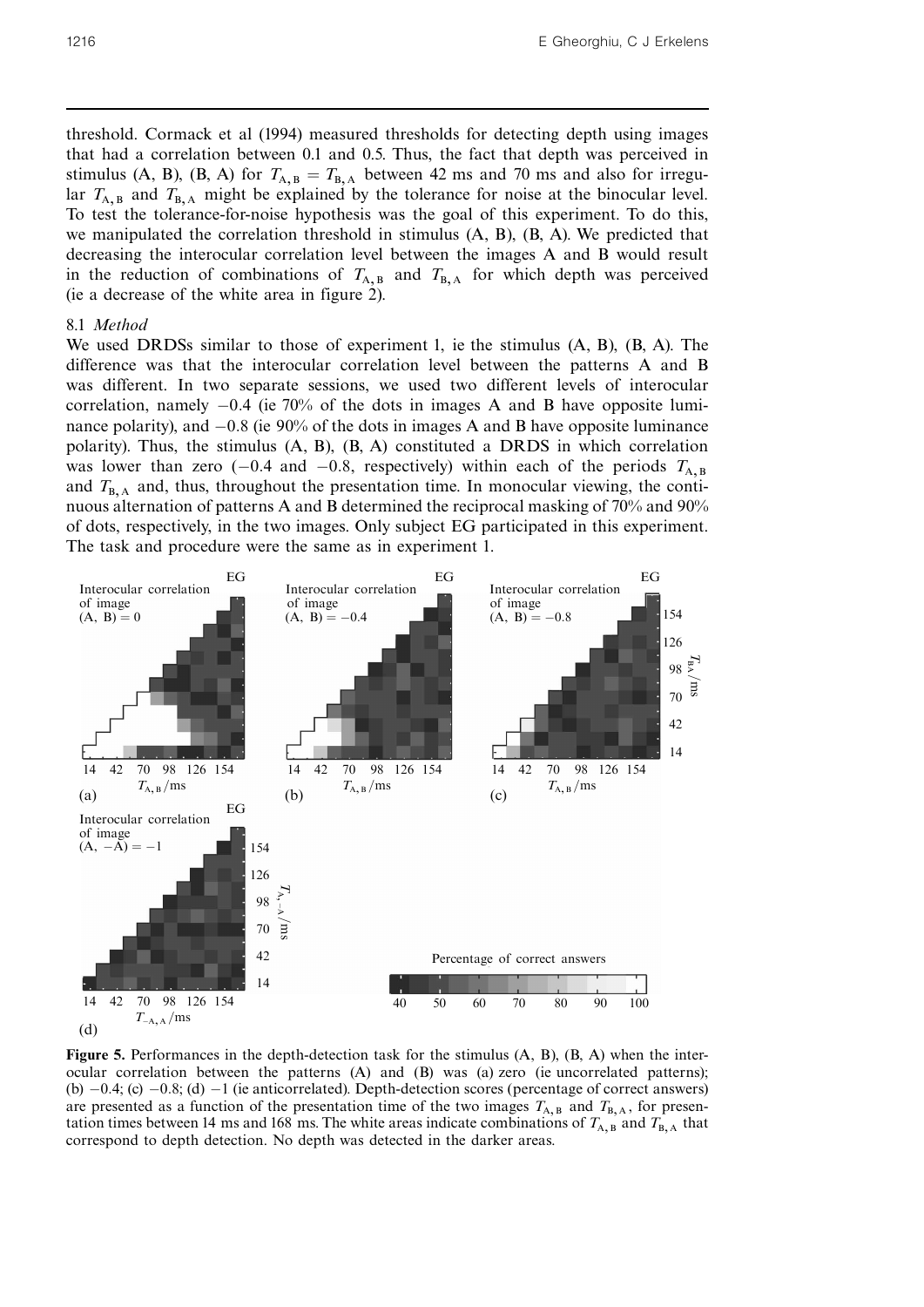# 8.2 Results and discussion

Depth-detection scores are presented in figures 5b and 5c as a function of the time periods  $T_{A,B}$  and  $T_{B,A}$  for interocular correlation levels of  $-0.4$  and  $-0.8$ , respectively. Figures 5a and 5d are the same as in experiments 1 and 2, respectively. The bright areas indicate combinations of  $T_{A,B}$  and  $T_{B,A}$  for which the subject detected depth. No depth was detected in the darker areas. The results indicate that combinations of  $T_{A,B}$ and  $T_{\text{B.A}}$  for which the subject was able to perceive depth decreased progressively with decreasing interocular correlation level between the images A and B from an upper limit of about 70 ms when interocular correlation was 0 (figure 5a), to about 42 ms when interocular correlation was  $-0.4$  and  $-0.8$  (figures 5b and 5c, respectively), and to no depth perception when the images were anticorrelated (figure 5d). Furthermore, the effect of decreasing correlation level was more prominent for irregular  $T_{A,B}$  and  $T_{B,A}$ . These results are in agreement with predictions of tolerance-for-noise hypotheses.

# 9 General discussion

In this study, experiments were performed to assess the temporal properties and limitations of disparity processing in DRDSs. We measured depth detection in response to three different combinations of DRDSs: (i)  $(A, B)$ ,  $(B, A)$ ; (ii)  $(-A, A)$ ,  $(A, -A)$ ; (iii)  $(A, A)$ ,  $(-A, -A)$ . The principal results of these experiments can be summarised as follows. Experiments 1 and 2 indicated that disparities from simultaneous monocular inputs dominate those from interocularly delayed inputs. Experiment 3 [stimulus  $(A, A), (-A, -A)$ ] showed that alternations in luminance polarity slower than 42 ms per frame could not be the reason for rivalry in stimulus  $(-A, A)$ ,  $(A, -A)$ . Experiments 3 and 4 showed that for fast and equal alternations of luminance polarity between 14 ms and 42 ms, depth was not perceived in stimulus  $(A, A)$ ,  $(-A, -A)$  owing to temporal properties of monocular luminance mechanisms. These results indicate that stereopsis in DRDSs is limited by monocular luminance integration. Experiment 6 showed that perceived depth in stimulus  $(A, B), (B, A)$  for frame durations longer than about 42 ms, and also for unequal presentation times of the two images, can be explained by a tolerance for noise in the stereoscopic system.

It might seem surprising that, in the study of Cogan et al (1993), subjects perceived depth in anticorrelated stereograms presented with interocular delay of 60 to 90 ms. However, in their stimuli, the image in each eye was followed by a blank screen (uniform grey field, G), ie the stimulus configuration was  $(A, G)$ ,  $(G, -A)$ . Cogan et al (1993) explained perceived depth in anticorrelated stereograms presented with interocular delay of some 60 ms by the fact that during the delay time, the image in one eye was paired with the negative afterimage of the contrast-reversed stimulus in the partner eye. The impulse-response function shows that such an afterimage is present between about 50 and 100 ms (Burr and Morrone 1993). Thus, perceptually, Cogan et al's stimulus (A, G), (G,  $-A$ ) became somewhat similar to our stimulus (A, A), ( $-A$ ,  $-A$ ), owing to the monocular luminance mechanisms. For presentation times between 60 to 90 ms, depth was easily perceived in our stimuli  $(A, A)$ ,  $(-A, -A)$ . On the basis of these findings, one should take into consideration the effects of luminance mechanisms if one studies the stereoscopic system with stimuli that contain black frames between the images or presentation durations of the stimuli shorter than about 40 ms.

The present experiments allow us to make a few remarks concerning both transient and sustained stereopsis that go beyond the purpose of this paper. To clarify: the terms sustained and transient could refer to the types of stimuli, to the underlying mechanisms, or to the percepts. Recently, Schor and collaborators (Schor et al 1998; Edwards et al 1999; Pope et al 1999) have presented evidence for separate sustained and transient stereo systems that differ in their temporal and spatial sensitivities.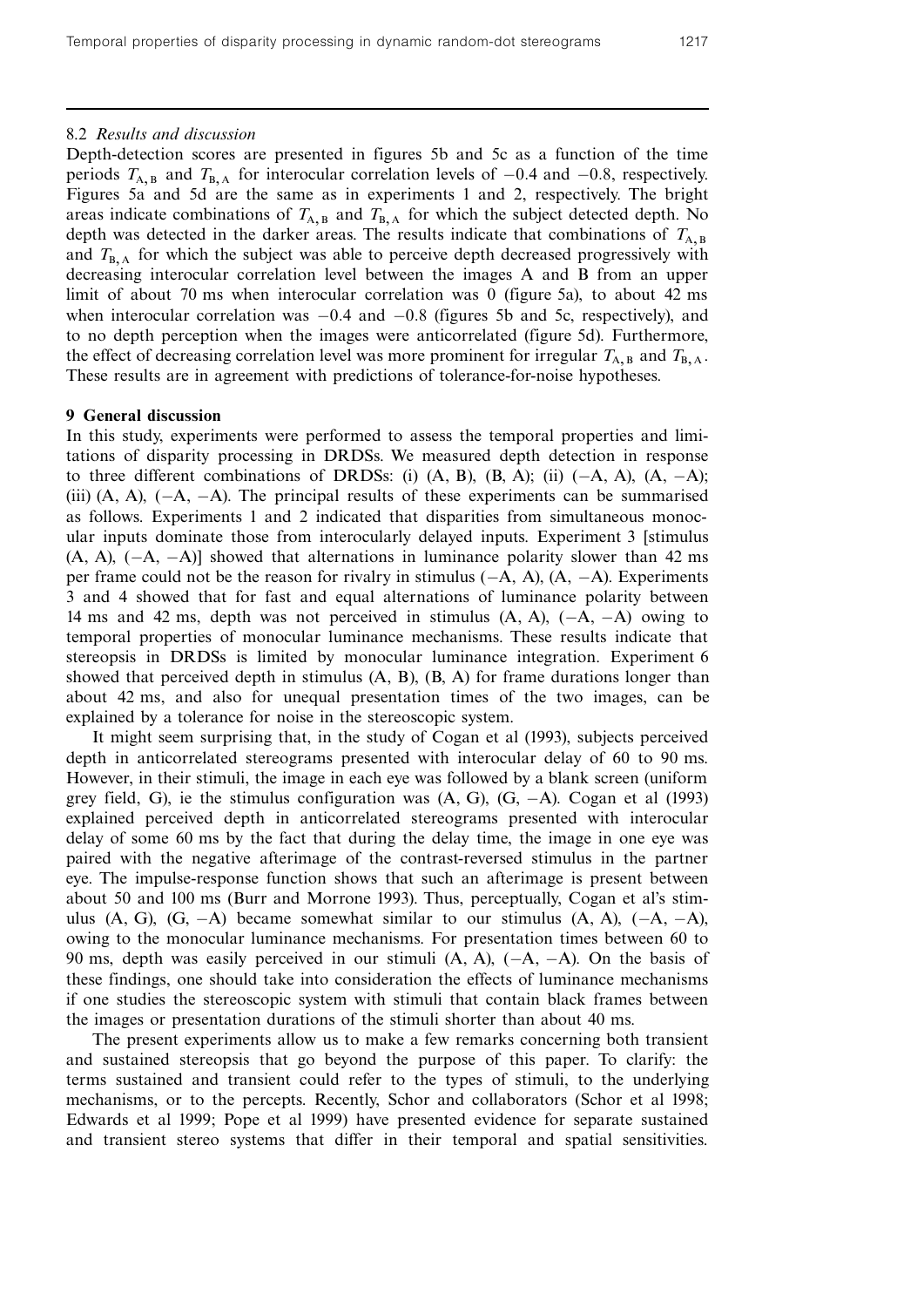These authors reported that short presentations (200 ms) of dichoptic pairs of oppositecontrast Gaussians induced depth perception, whereas long-lasting presentations (4 s) did not. In their view, the sustained system requires longer stimulus duration. A number of studies have shown that anticorrelated images produce no sensation of depth (Julesz 1971; Cogan et al 1993; Cumming et al 1998). Pope et al (1999) concluded that spatially complex stimuli, like dense anticorrelated RDSs, appear to be processed exclusively by the sustained system, which cannot match opposite-contrast stimuli (Howard and Rogers 2002). Our stimuli were sustained with respect to the presentation times. The resulting depth percepts were also sustained. The tight relationship between these aspects and the findings of Schor and collaborators, allows us to conclude that we investigated the sustained stereo system.

# To conclude:

(i) Disparities from simultaneous monocular inputs dominate those from interocular delayed inputs.

(ii) Stereopsis is limited by monocular luminance integration mechanisms. In other words, stereopsis in fast DRDSs requires perceived textural pattern.

(iii) Depth perception in DRDSs results from a sequence of two processes: monocular temporal integration of luminance followed by a cross-correlation-like operation between simultaneous monocular inputs that have each been subjected to the temporal integration of luminance. If the correlation level is above a certain threshold, stereopsis occurs. Otherwise, the images are perceived as rivalrous.

#### 9.1 Neurophysiological studies

Physiological studies have shown that disparity-sensitive neurons in V1 and V2 respond to the disparities between the two retinal images. These cells with positionally disparate receptive fields fire when the stimulus disparity matches the receptive-field disparity. Until recently, it was not clear from neurophysiological studies, how disparity-tuned neurons would respond when the stimulus falls on the left and right receptive fields with an interocular delay. In other words, what are the consequences of interocular delays at neuronal level? Very recently, Cumming and Read (2003) recorded responses of disparity-selective V1 neurons using DRDSs in which each image was refreshed for every frame, and showed that an interocular delay of only 1 video frame (14 ms) dramatically reduced the magnitude of the disparity-selective response. Moreover, Cumming and Read suggested that the psychophysical consequences of an interocular delay were even more dramatic. Our results support this suggestion. By using different DRDSs consisting of continuous alternation of two image pairs, we clearly demonstrated that disparities from simultaneously presented monocular inputs dominate those from interocularly delayed inputs. In other words, the human stereoscopic system appears to be very intolerant of interocular time delays between correlated images.

#### **References**

Barlow H B, Blakemore C, Pettigrew J D, 1967 "The neural mechanism of binocular depth discrimination" Journal of Physiology  $193\,327 - 342$ 

Burr D C, Morrone M C, 1993 "Impulse-response functions for chromatic and achromatic stimuli" Journal of the Optical Society of America  $A$  10 1706 - 1713

Chichilnisky E J, Kalmar R S, 2002 "Functional asymmetries in on and off ganglion cells of primate retina" Journal of Neuroscience 22 2737 - 2747

Cogan A I, Lomakin A J, Rossi A F, 1993 "Depth in anticorrelated stereograms: effects of spatial density and interocular delay" Vision Research 33 1959 - 1975

Cormack L, Stevenson S, Schor C M, 1994 "An upper limit to the binocular combination of stimuli" Vision Research 34 2599 - 2608

Cumming B G, Parker A J, 1997 "Responses of primary visual cortical neurons to binocular disparity without depth perception" Nature 389  $280 - 283$ 

Cumming B G, Parker A J, 1999  $\degree$ Binocular neurons in V1 of awake monkeys are selective for absolute, not relative disparity" Journal of Neuroscience 19 5602 - 5618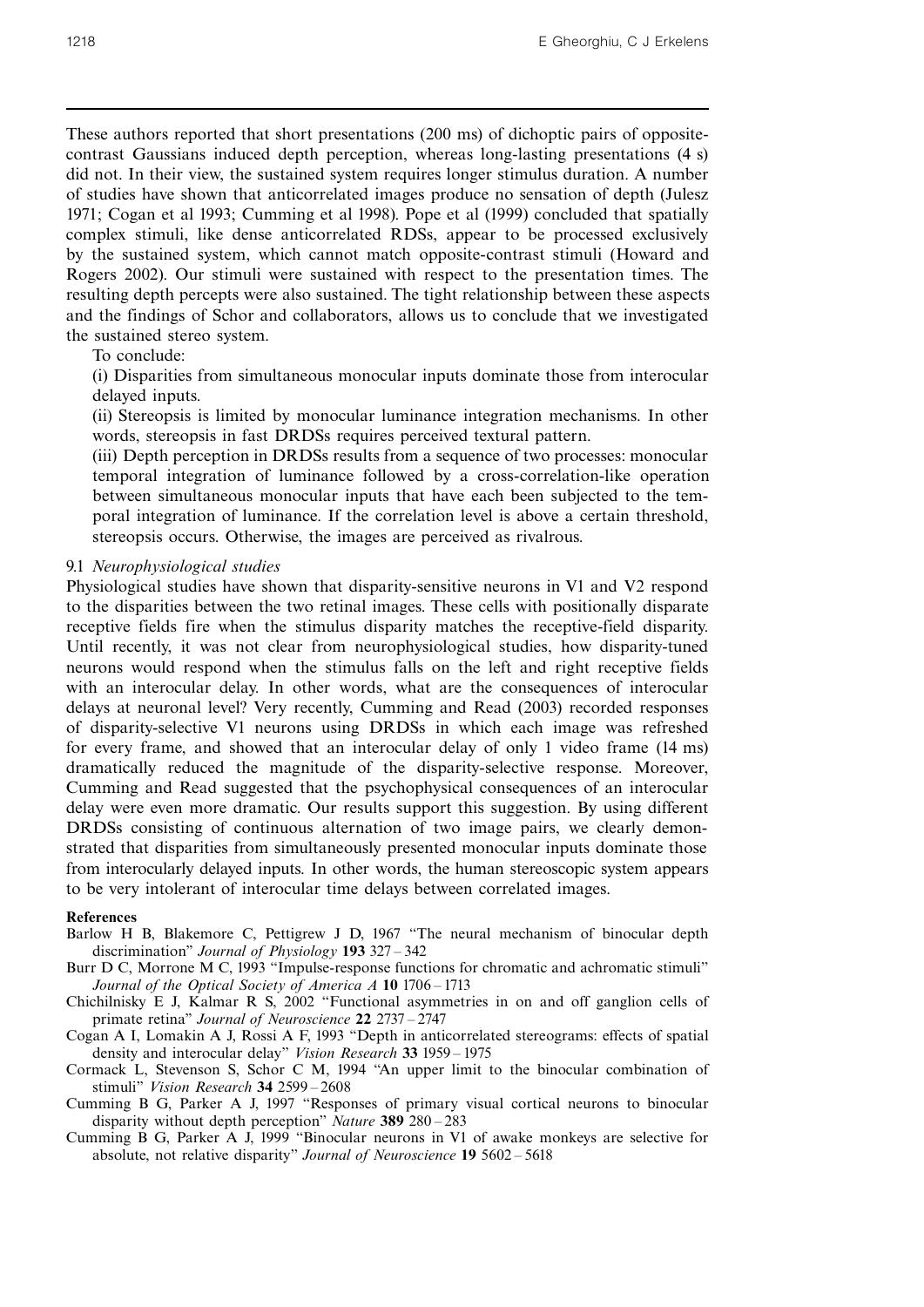- Cumming B G, Read J C, 2003 "Sensitivity to interocular delay in binocular V1 neurons" [Abstract] Journal of Vision 3(9) 61a
- Cumming B G, Shapiro S E, Parker A J, 1998 "Disparity detection in anticorrelated stereograms" *Perception* 27 1367 – 1377
- DeAngelis G C, Ohzawa I, Freeman R D, 1991 "Depth is encoded in the visual cortex by a specialised receptive field structure" Nature 352 156 - 159
- Edwards M, Pope D R, Schor C M, 1999 "Orientation tuning of the transient-stereopsis system" Vision Research 39 2717 - 2727
- Ee R van, Richards W, 2002 "A planar and a volumetric test for stereoanomaly" Perception 31  $51 - 64$
- Howard I P, Rogers B J, 2002 Seeing in Depth Volume 2 Depth Perception (Toronto: I Porteous)
- Ikeda M, 1965 "Temporal summation of positive and negative flashes in the visual system" Journal of the Optical Society of America 55 1527 ^ 1534
- Ikeda M, 1986 "Temporal impulse response" Vision Research 26 1431 1440
- Julesz B, 1971 Foundations of Cyclopean Perception (Chicago, IL: University of Chicago)
- Julesz B, Tyler C W, 1976 "Neurontropy, an entropy-like measure of neural correlation in binocular fusion and rivalry" *Biological Cybernetics*  $23 \, 25 - 33$
- Julesz B, White B, 1969 "Short term visual memory and the Pulfrich phenomenon" Nature 222  $639 - 641$
- Kremers J, Lee B B, Pokorny J, Smith V C, 1993 "Responses of macaque ganglion cells and human observers to compound periodic waveforms" Vision Research 33 1997 - 2011
- Masson G S, Bussetini C, Milles F A, 1997 "Vergence eye movements in response to binocular disparity without depth perception" Nature 389  $283 - 286$
- Mitchell D E, O'Hagan S, 1972 "Accuracy of stereoscopic localization of small line segments that differ in size or orientation for the two eyes" Vision Research 12 437 - 454
- Morgan M J, Fahle M, 2000 "Motion-stereo mechanisms sensitive to interocular phase" Vision Research  $40$  1667  $- 1675$
- Poggio G F, Fisher B, 1977 "Binocular interaction and depth sensitivity in striate and prestriate cortex of behaving rhesus monkey" Journal of Neurophysiology 40 1392 - 1405
- Pope D R, Edwards M, Schor C M, 1999 "Extraction of depth from opposite-contrast stimuli: transient system can, sustained system can't" Vision Research 39 4010 - 4017
- Ross J, Hogben J H, 1974 "Short-term memory in stereopsis" Vision Research 14 1195 1201
- Schor C M, Edwards M, Pope D R, 1998 "Spatial-frequency tuning of the transient-stereo system" Vision Research  $38 \frac{3057 - 3068}{ }$
- Shinomori K, Werner J S, 2003 "Senescence of the temporal impulse response to a luminous pulse" Vision Research  $43$  617 - 627
- Swanson W H, Uneno T, Smith V C, Pokorny J, 1987 "Temporal modulation sensitivity and pulseduration thresholds for chromatic and luminance perturbations" Journal of the Optical Society of America  $A$  4 1992 – 2005
- Tyler C W, 1991 "Cyclopean vision", in Binocular Vision Ed. D Regan, volume 9 of Vision and Visual Dysfunction Ed. J R Cronly-Dillon (London: Macmillan) pp 38 – 74
- Tyler C W, 1992 "Psychophysical derivation of the impulse response through generation of ultra brief responses: complex inverse estimation without minimum-phase assumptions'' Journal of the Optical Society of America  $A$  9 1025 – 1040
- Tyler C W, Julesz B, 1976 "The neural transfer characteristic (neurontropy) for binocular stochastic stimulation" *Biological Cybernetics*  $23 \cdot 33 - 37$
- Tyler C W, Julesz B, 1978 "Binocular cross-correlation in time and space" Vision Research 18  $101 - 105$